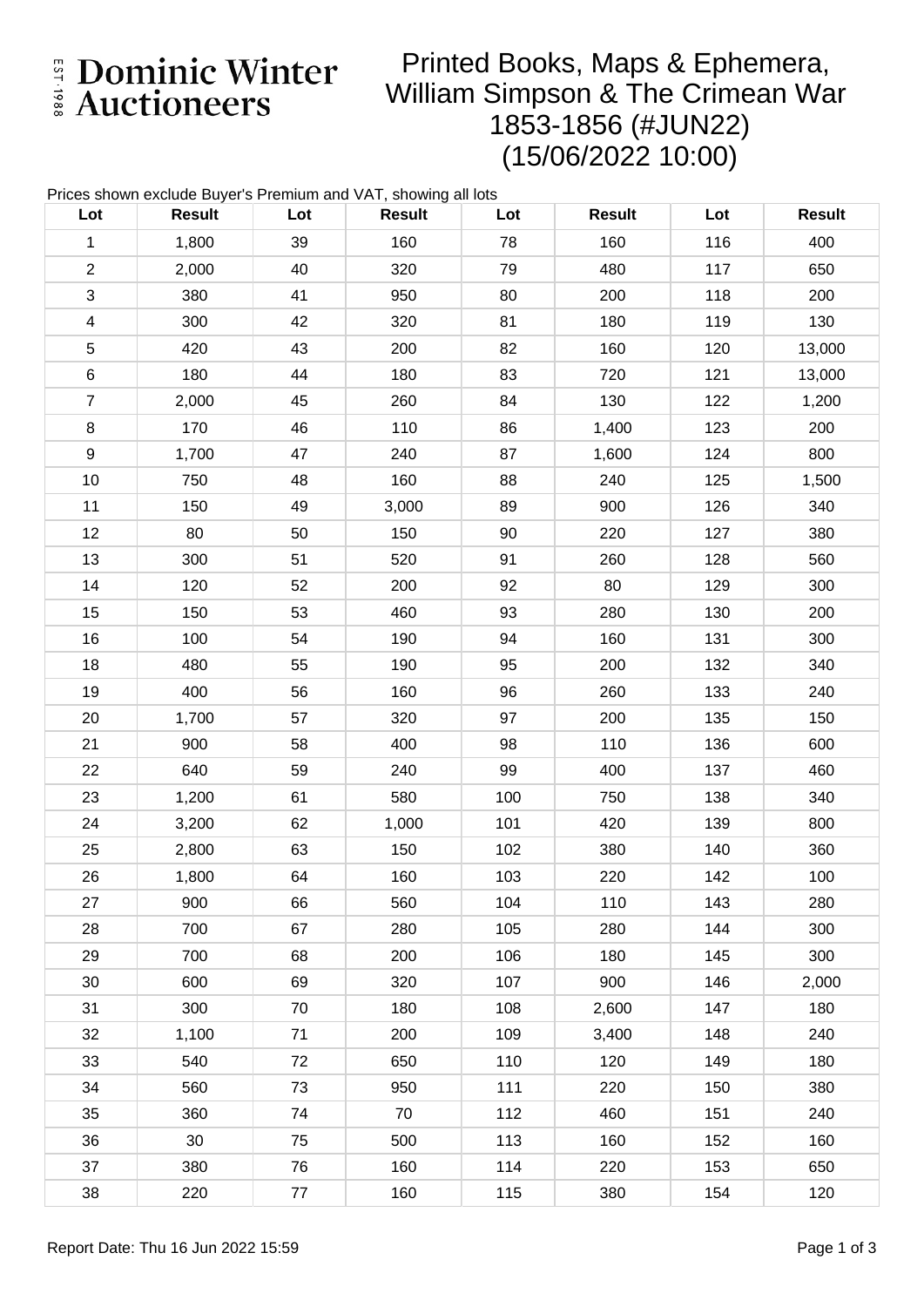E Dominic Winter

## Printed Books, Maps & Ephemera, William Simpson & The Crimean War 1853-1856 (#JUN22) (15/06/2022 10:00)

| Prices shown exclude Buyer's Premium and VAT, showing all lots |               |     |               |     |               |     |               |  |
|----------------------------------------------------------------|---------------|-----|---------------|-----|---------------|-----|---------------|--|
| Lot                                                            | <b>Result</b> | Lot | <b>Result</b> | Lot | <b>Result</b> | Lot | <b>Result</b> |  |
| 155                                                            | 130           | 194 | 460           | 233 | 480           | 272 | 500           |  |
| 156                                                            | 320           | 195 | 1,000         | 234 | 540           | 273 | 380           |  |
| 157                                                            | 3,400         | 196 | 850           | 236 | 190           | 274 | 1,400         |  |
| 158                                                            | 260           | 197 | 190           | 237 | 2,200         | 275 | 300           |  |
| 159                                                            | 300           | 198 | 160           | 238 | 1,000         | 277 | 700           |  |
| 160                                                            | 300           | 199 | 100           | 240 | 420           | 278 | 240           |  |
| 161                                                            | 260           | 200 | 150           | 241 | 280           | 279 | 220           |  |
| 162                                                            | 170           | 201 | 460           | 242 | 200           | 280 | 600           |  |
| 163                                                            | 650           | 202 | 380           | 243 | 180           | 281 | 380           |  |
| 164                                                            | 850           | 203 | 320           | 244 | 2,000         | 282 | 850           |  |
| 165                                                            | 300           | 204 | 460           | 245 | 240           | 284 | 380           |  |
| 166                                                            | 540           | 205 | 200           | 246 | 3,200         | 285 | 360           |  |
| 167                                                            | 110           | 207 | 320           | 247 | 1,100         | 286 | 1,300         |  |
| 168                                                            | 160           | 208 | 1,600         | 248 | 420           | 287 | 800           |  |
| 169                                                            | 100           | 209 | 3,200         | 249 | 10,000        | 288 | 950           |  |
| 170                                                            | 150           | 210 | 1,250         | 250 | 2,600         | 289 | 90            |  |
| 171                                                            | 100           | 211 | 600           | 251 | 2,200         | 291 | 150           |  |
| 173                                                            | 150           | 212 | 5,800         | 252 | 280           | 292 | 480           |  |
| 174                                                            | 70            | 213 | 240           | 253 | 2,200         | 294 | 360           |  |
| 175                                                            | 300           | 214 | 560           | 254 | 280           | 295 | 280           |  |
| 176                                                            | 750           | 215 | 340           | 255 | 180           | 296 | 14,000        |  |
| 177                                                            | 70            | 216 | 200           | 256 | 580           | 297 | 240           |  |
| 179                                                            | 180           | 217 | 280           | 257 | 3,600         | 298 | 320           |  |
| 180                                                            | 200           | 218 | 340           | 258 | 1,150         | 299 | 260           |  |
| 181                                                            | 540           | 219 | 750           | 259 | 440           | 300 | 280           |  |
| 182                                                            | 180           | 220 | 220           | 260 | 600           | 301 | 900           |  |
| 183                                                            | 100           | 221 | 200           | 261 | 320           | 302 | 100           |  |
| 184                                                            | 140           | 222 | 2,200         | 262 | 740           | 304 | 220           |  |
| 185                                                            | 200           | 223 | 400           | 263 | 360           | 305 | 130           |  |
| 186                                                            | 320           | 224 | 800           | 264 | 420           | 306 | 950           |  |
| 187                                                            | 440           | 225 | 900           | 265 | 440           | 307 | 200           |  |
| 188                                                            | 440           | 226 | 850           | 266 | 540           | 308 | 420           |  |
| 189                                                            | 170           | 227 | 400           | 267 | 900           | 309 | 180           |  |
| 190                                                            | 540           | 228 | 160           | 268 | 260           | 310 | 1,100         |  |
| 191                                                            | 240           | 229 | 600           | 269 | 900           | 311 | 280           |  |
| 192                                                            | 110           | 231 | 480           | 270 | 500           | 312 | 1,100         |  |
| 193                                                            | 160           | 232 | 520           | 271 | 420           | 314 | 220           |  |